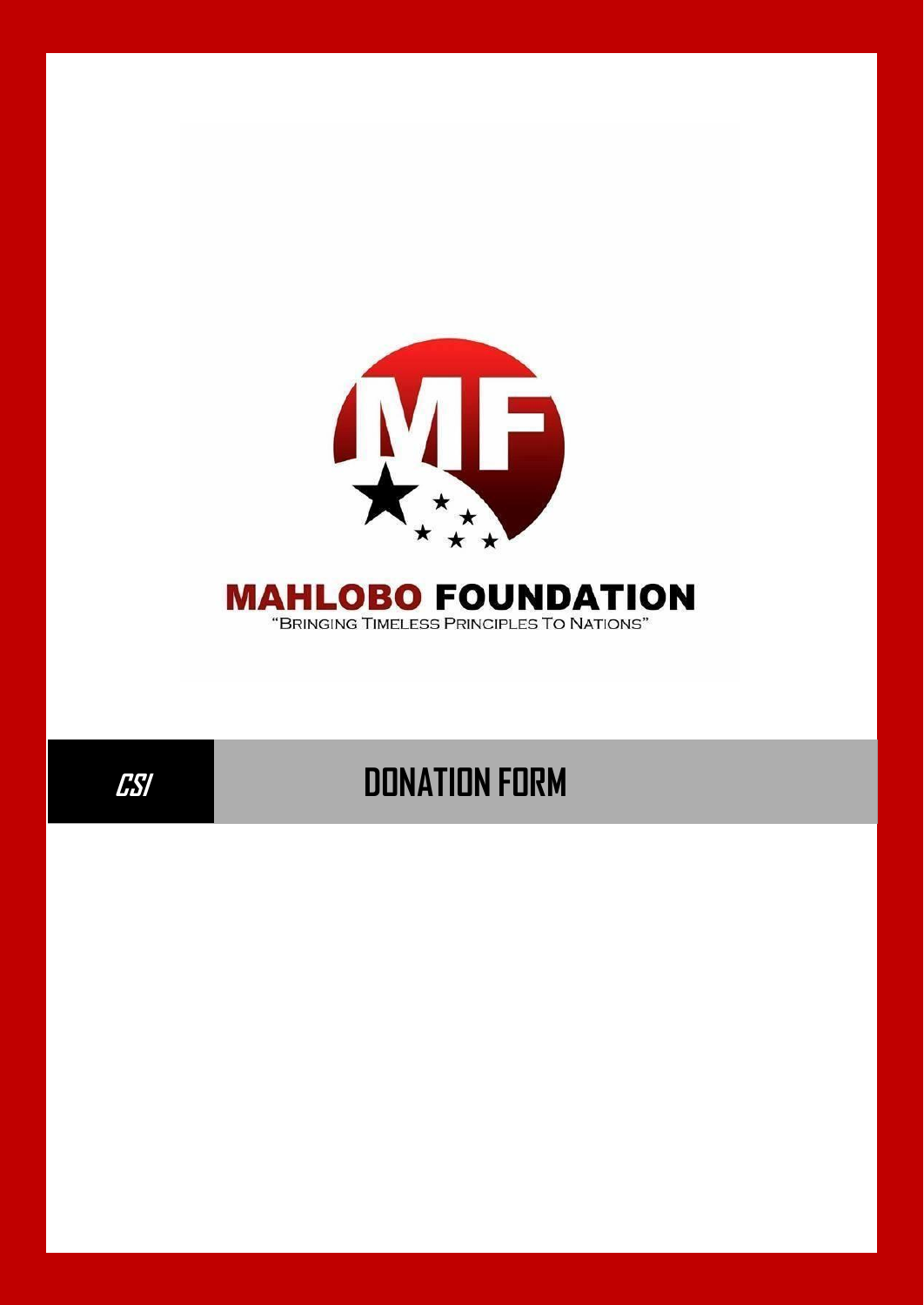# **DONATION FORM**

This 'Donation Form' represents the basic terms for an agreement that shall be voluntary and non-binding, it is a commitment made voluntary by the Donor. After this form has been completed, and if needed, for a formal agreement may be constructed to the benefit of the Parties involved.

**I. The Donor**: \_\_\_\_\_\_\_\_\_\_\_\_\_\_\_\_\_\_\_\_\_\_ (the "Donor").

**II. The Donee:**  $(the "Donee").$ 

**III. The Donation**: Choose One (1)

☐ **One-time Monetary Donation**: The Donor wishes to make a one-time monetary donation to the Donee in the amount of R\_\_\_\_\_\_\_\_\_\_\_\_.

☐ **Monthly Pledge**: The Donor wishes to make a monthly donation of R\_\_\_\_\_\_\_\_\_\_\_\_ to the Donee beginning the Donee beginning the state of the state of the state of the state of the state of the state of the state of the state of the state of the state of the state of the state of the state of the state of for a total donation of R COR ongoing until further notice.

☐ **Annual Pledge**: The Donor wishes to make an annual donation of R\_\_\_\_\_\_\_\_\_\_\_\_ to the Donee each year for \_\_\_ years, beginning \_\_\_\_\_\_\_\_\_\_\_\_\_\_\_\_\_\_\_\_\_\_\_\_ for a total donation of R\_\_\_\_\_\_\_\_\_\_\_\_\_.

☐ Other: The Donor wishes to donate the following to the Donee: \_\_\_\_\_\_\_\_\_\_\_\_\_\_\_\_\_\_\_\_\_\_\_\_\_\_\_\_\_\_\_\_\_\_\_\_\_\_\_\_\_\_\_\_\_\_\_\_\_\_\_\_\_\_\_\_\_\_\_\_\_\_\_\_\_\_\_\_\_\_\_\_\_

\_\_\_\_\_\_\_\_\_\_\_\_\_\_\_\_\_\_\_\_\_\_\_\_\_\_\_\_\_\_\_\_\_\_\_\_\_\_\_\_\_\_\_\_\_\_\_\_\_\_\_\_\_\_\_\_\_\_\_\_\_\_\_\_\_\_\_\_\_\_\_\_\_

\_\_.

 $\overline{\phantom{a}}$ .

\_\_\_\_\_\_\_\_\_\_\_\_\_\_\_\_\_\_\_

**IV. Donation Designation**: The above-described donation should be used for the following purpose(s):

\_\_\_\_\_\_\_\_\_\_\_\_\_\_\_\_\_\_\_\_\_\_\_\_\_\_\_\_\_\_\_\_\_\_\_\_\_\_\_\_\_\_\_\_\_\_\_\_\_\_\_\_\_\_\_\_\_\_\_\_\_\_\_\_\_\_\_\_\_\_\_\_\_

\_\_\_\_\_\_\_\_\_\_\_\_\_\_\_\_\_\_\_\_\_\_\_\_\_\_\_\_\_\_\_\_\_\_\_\_\_\_\_\_\_\_\_\_\_\_\_\_\_\_\_\_\_\_\_\_\_\_\_\_\_\_\_\_\_\_

**V. Alterations to Donation Designation**: The Donee may need to alter the donation designation to ensure that current priorities are met. Should this be required, the Donee will respect the initial intent of this letter as closely as possible.

\_\_\_\_\_\_\_\_\_\_\_\_\_\_\_\_\_\_\_\_\_\_\_\_\_\_\_\_\_\_\_\_\_\_\_\_\_\_\_\_\_\_\_\_\_\_\_\_\_\_\_\_\_\_\_\_\_\_\_\_\_\_\_\_\_\_\_\_\_\_\_\_\_

### **VI. Donation Recognition**: Choose One (1)

 $\Box$  The Donor agrees to be recognized for the donation under the following name(s):

\_\_\_.